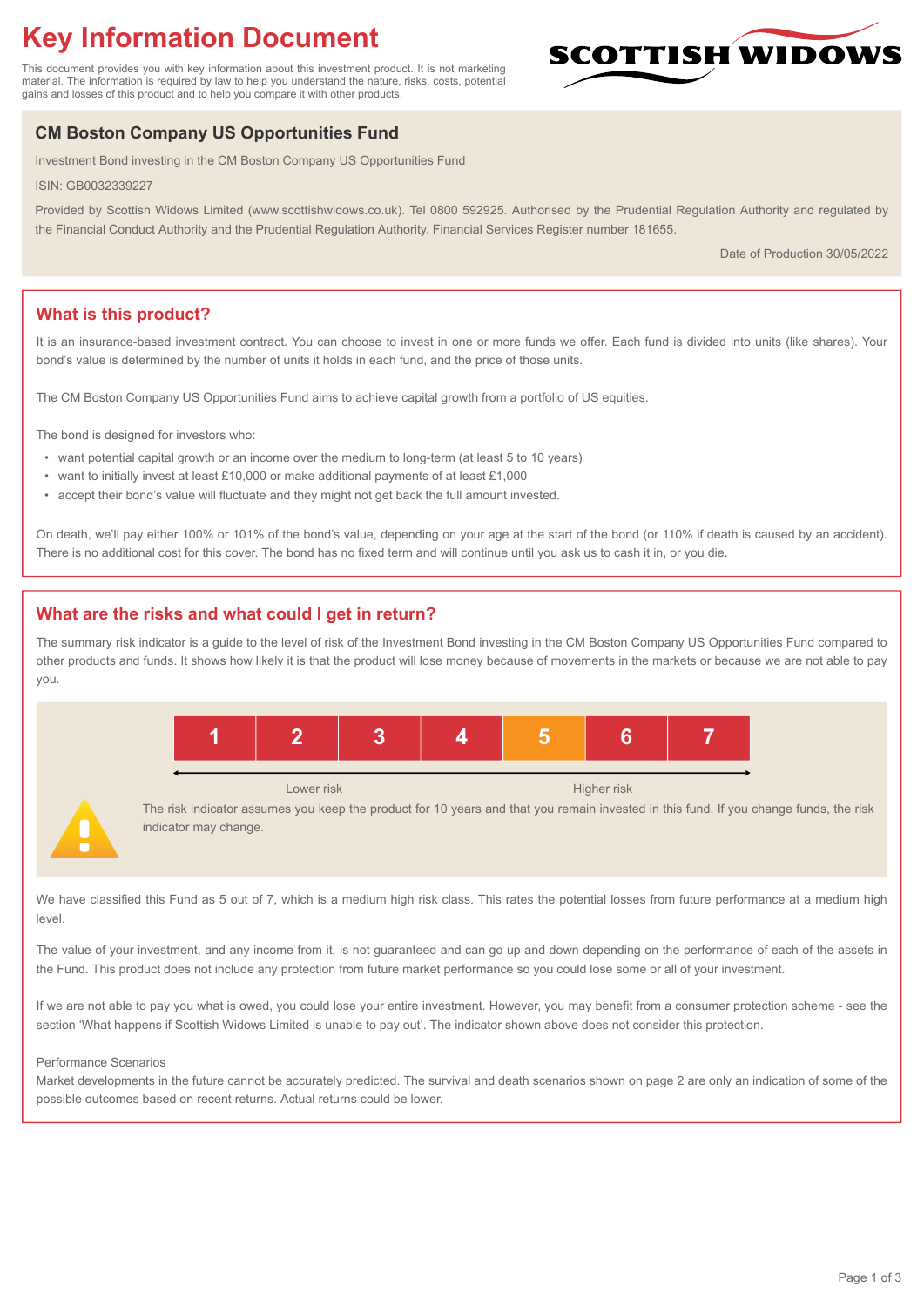

#### **What are the risks and what could I get in return? (continued)**

This table shows the money you could get back over the next 10 years, under different scenarios, assuming that you invest £10,000. The figures below assume no withdrawals are taken and do not allow for any Large Fund Bonus which may apply. The scenarios shown illustrate how your investment could perform. You can compare them with the scenarios of other products. The scenarios presented are an estimate of future performance based on evidence from the past on how the value of this investment varies, and are not an exact indicator. What you get will vary depending on how the market performs and how long you keep the investment. The stress scenario shows what you might get back in extreme market circumstances, and it does not take into account the situation where we are not able to pay you. The death scenario assumes investments perform in line with the moderate scenario.

The figures shown include all the costs of the product itself, but may not include all the costs that you pay to your adviser. The figures do not take into account your personal tax situation, which may also affect how much you get back. Before deciding to invest, you should read the Additional Information Document for more information on the risks and what you might get back. See page 2 for information on how the performance scenarios are calculated.

| <b>Investment £10,000</b> |                                                    |           |                                             |           |  |  |
|---------------------------|----------------------------------------------------|-----------|---------------------------------------------|-----------|--|--|
|                           |                                                    | 5 years   | 10 years<br>(Recommended<br>holding period) |           |  |  |
| <b>Survival Scenarios</b> |                                                    |           |                                             |           |  |  |
| <b>Stress scenario</b>    | £445<br>What you might get back after costs        |           | £2,458                                      | £1,194    |  |  |
|                           | Average return each year<br>$-95.55%$              |           | $-24.47%$                                   | $-19.14%$ |  |  |
| Unfavourable scenario     | What you might get back after costs<br>£7,260      |           | £5,318                                      | £4,462    |  |  |
|                           | Average return each year                           | $-27.40%$ | $-11.87%$                                   | $-7.75%$  |  |  |
| Moderate scenario         | What you might get back after costs                | £10,251   | £11,499                                     | £13,275   |  |  |
|                           | Average return each year                           | 2.51%     | 2.83%                                       | 2.87%     |  |  |
| Favourable scenario       | What you might get back after costs                | £14,425   | £24,780                                     | £39,361   |  |  |
|                           | Average return each year                           | 44.25%    | 19.90%                                      | 14.68%    |  |  |
| <b>Death scenarios</b>    |                                                    |           |                                             |           |  |  |
| Insured event             | What your beneficiaries might get back after costs | £10,353   | £11,614                                     | £13,408   |  |  |

#### **What happens if Scottish Widows is unable to pay out?**

Your Plan is fully covered by the Financial Services Compensation Scheme. More information about compensation arrangements is available from the Financial Services Compensation Scheme, who can be contacted on 0800 678 1100 or 0207 741 4100 or via their website at www.fscs.org.uk

# **What are the costs?**

The Reduction in Yield (RIY) shows what impact the total costs you pay will have on the investment return you might get. The total costs take into account one-off, ongoing and incidental costs. The amounts shown here are the cumulative costs of the product itself, for three different holding periods. The monetary figures shown assume you invest £10,000 and investments perform in line with the moderate scenario. The figures are estimates and may change in the future. The person selling you or advising you about this product may charge you other costs. If so, this person will provide you with information about these costs, and show you the impact that all costs will have on your investment over time.

| Investment £10,000              |                             |                              |                            |  |  |  |
|---------------------------------|-----------------------------|------------------------------|----------------------------|--|--|--|
| <b>Scenarios</b>                | If you cash in after 1 year | If you cash in after 5 years | If you cash in at 10 years |  |  |  |
| Total costs                     | £234                        | £991                         | £1,983                     |  |  |  |
| Impact on return (RIY) per year | 2.32%                       | 1.91%                        | 1.86%                      |  |  |  |